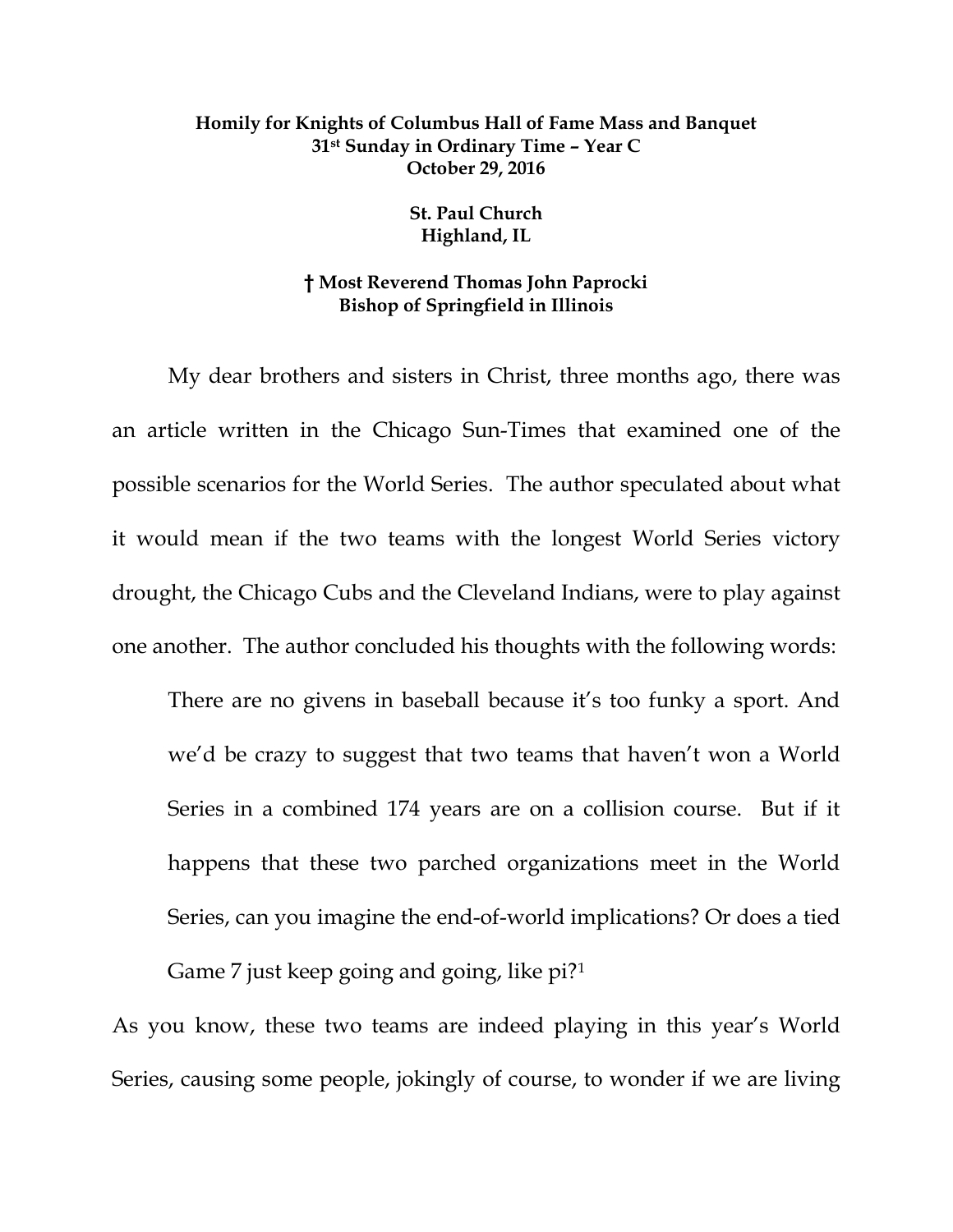in the end times. Throw into the mix the unprecedented presidential election that is about to take place in our county, and some may actually be considering if these are all signs that the return of the Lord is near.

I wish to be clear that my bringing these things up is not my prediction that the world is going to end soon. My purpose is to bring to your attention how easy it can be for people to try to interpret the signs of the times, thus concluding that they signal that the end is upon us. Such predictions have been happening since the time that Jesus ascended into Heaven nearly two thousand years ago.

In our second reading, we hear St. Paul addressing the Church in Thessalonica whose members had been shaken by one such prediction, thinking that the return of the Lord was imminent. The Lord Himself made it quite clear that the time of His return would not be known, as He said in Matthew's Gospel: "of that day and hour no one knows" (Matthew 24:36).

For nearly two millennia, this definitive moment of the Lord's return has been delayed. The result of this is that people, consciously or unconsciously, have decided that the end of time is still a long way off. Jesus knew this attitude would be present, so He made sure to remind His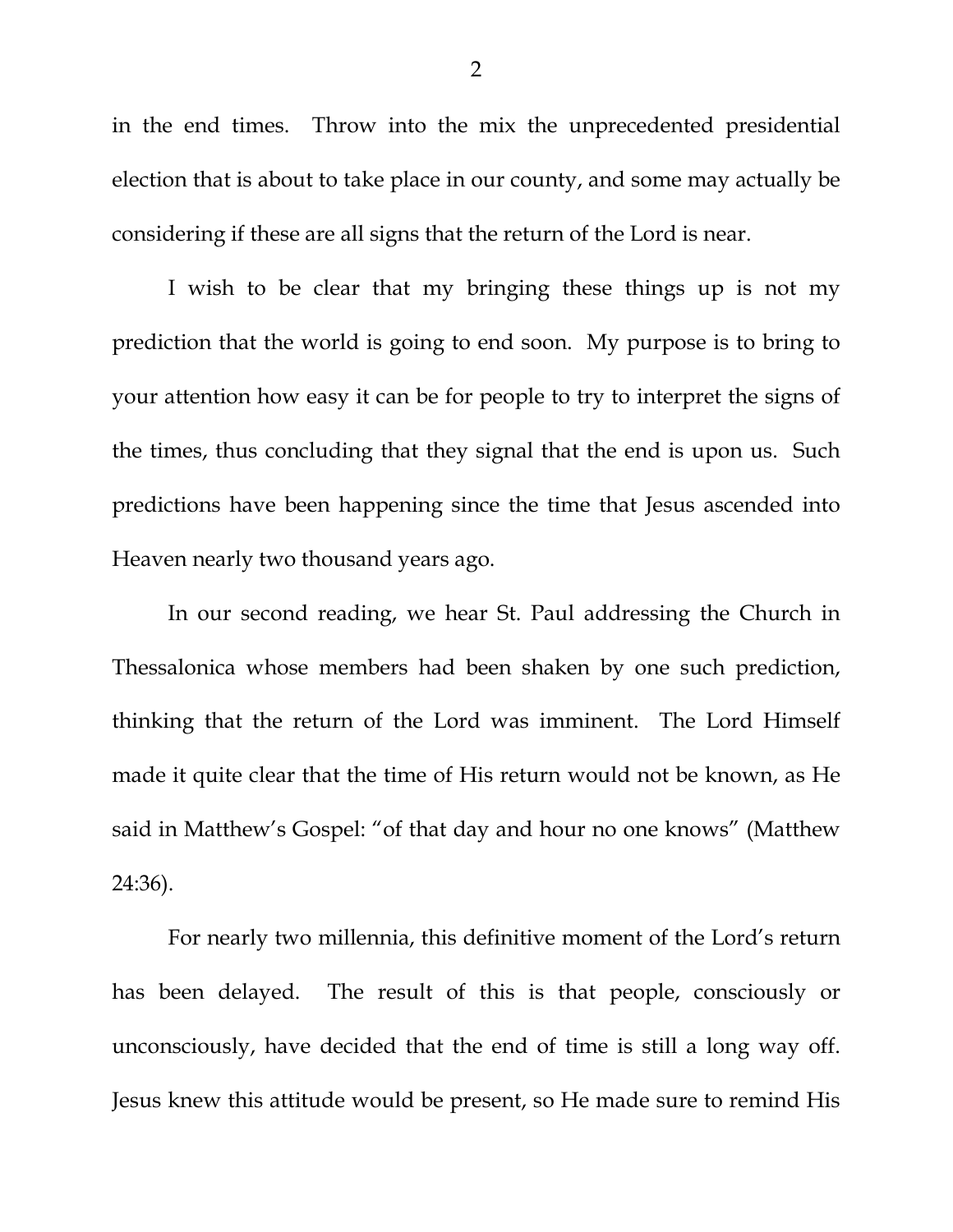listeners that we must always be prepared, "for at an hour you do not expect, the Son of Man will come" (Matthew 24:44).

There is an old saying from philosophy that says that "virtue is found in the middle," and that certainly applies as we consider the attitude that we need to have toward the return of the Lord. We certainly do not want to be so complacent that the thought never crosses our mind, leaving us unprepared. At the same time, we do not want to be so anxious about the uncertainty of His coming that we become virtually paralyzed, unable to do anything because of our fear of the unknown.

The question then is how best to ensure that we are prepared for that unknown hour? We can look to the Gospel for today's Mass for some help in arriving at an answer. The story that we heard is that of the tax collector Zacchaeus. He was a public sinner, as indicated by those in the crowd who grumbled when Jesus went to the house of Zacchaeus. After encountering Jesus, Zacchaeus underwent a conversion, as demonstrated by his words: "But Zacchaeus stood there and said to the Lord, "Behold, half of my possessions, Lord, I shall give to the poor, and if I have extorted anything from anyone I shall repay it four times over" (Luke 19:8).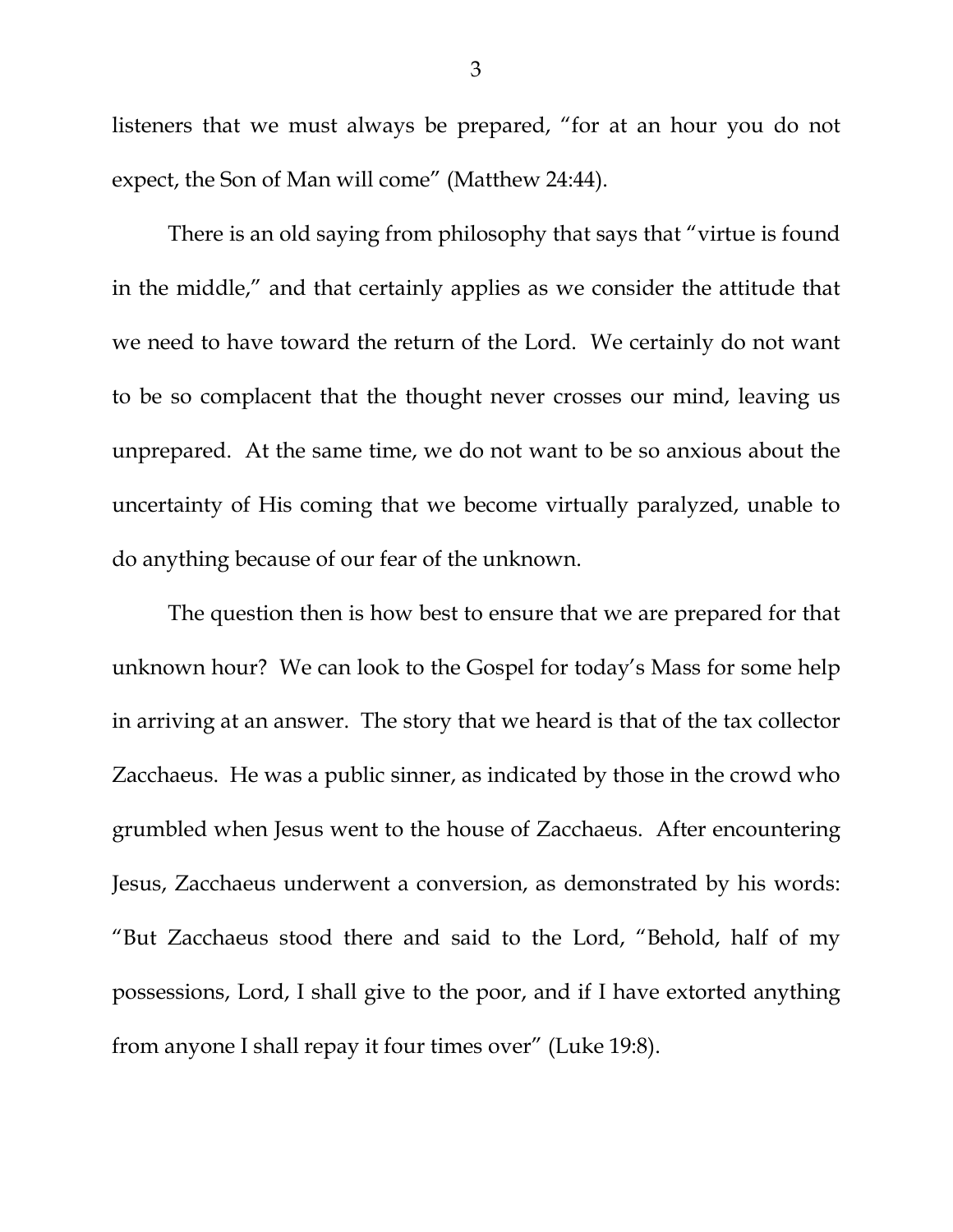Zacchaeus put his life in order and began to live a good life. His example reminds us that the first thing we need to do to ensure that we are prepared for the return of the Lord is to have our life in order. If we are aware of anything in our life that has separated us from Christ and His Church, we need to address it. Jesus told Zacchaeus to "come down quickly" (Luke 19:5), a detail which we can interpret to mean the urgency with which we must humble ourselves and present our sins to the loving and merciful Savior in the Sacrament of Reconciliation.

Once we experience this life-changing grace, we are then able to live fully a life according to the Gospel, which is the sure and certain path that will ensure that we are prepared for the coming of the Lord. Constantly being in the state of grace gives us the confidence to know that when we do reach that final moment, we will be given the strength to remain faithful to the end, because without that gift of sanctifying grace in our souls, we cannot hope to be saved.

It is unfortunate that, in recent decades, the Church's teaching about the necessity of being in the state of grace for salvation has not been promoted as much. Some believe such language to be too rigid or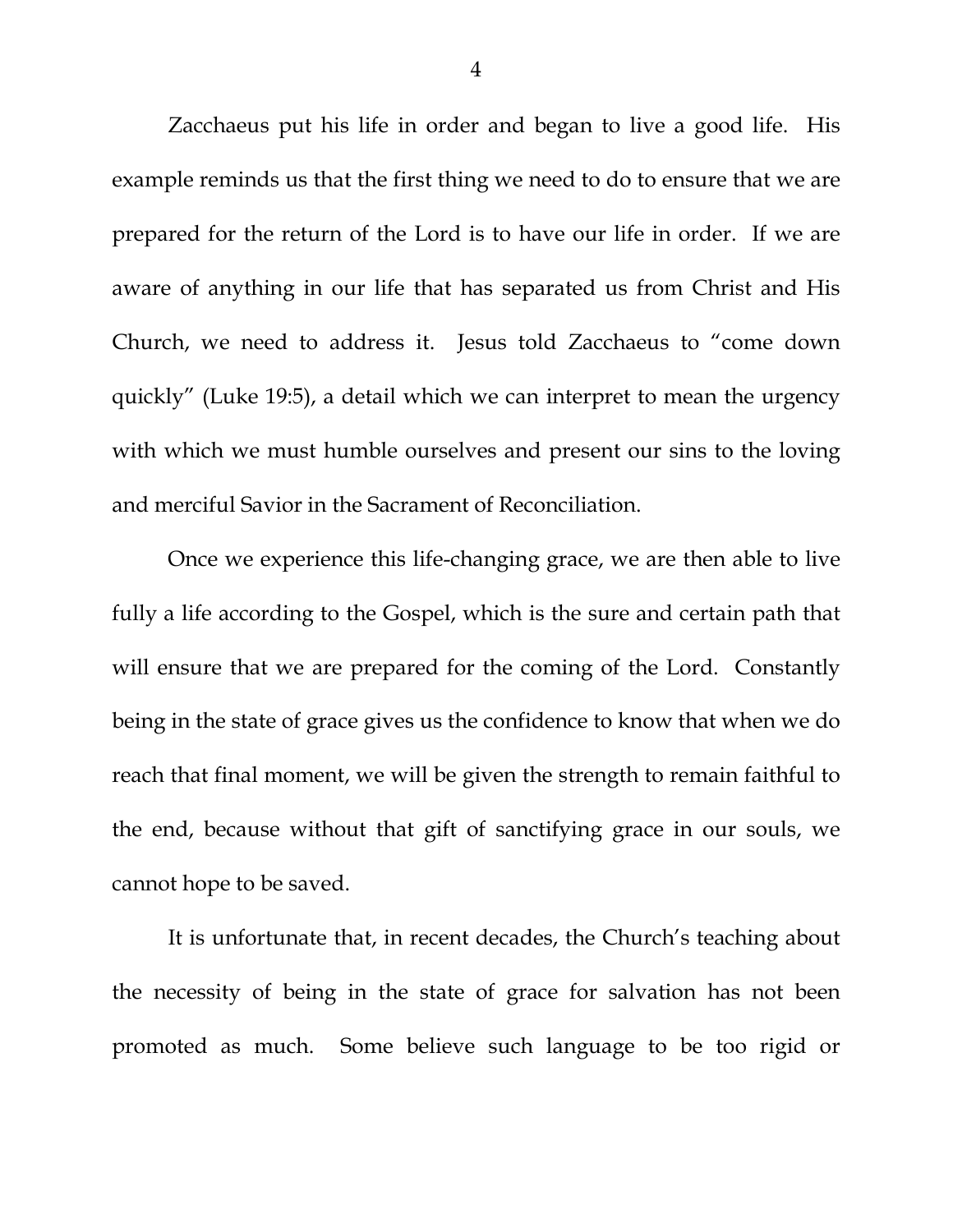incompatible with a more loving and merciful view of Jesus that has come to prominence. But this is simply not true.

If we look at the first reading from the Book of Wisdom, we can see this teaching with greater clarity. God is described as a "lover of souls" (Wisdom 11:26) who warns us from time to time of our sins so that we are not parted from Him. It is a powerful sign of His love and mercy that He calls us to conversion because He desires for us to be saved. But He will not force us to accept this gift of salvation, so we need to be willing to make the changes that are necessary.

The Church, which we often refer to as our Holy Mother, has this same desire for souls to be saved. As our Mother, she wants what is best for us and is willing to say things that may make us feel a little uncomfortable at times, but it is always, I repeat, always at the service of our salvation. During this Year of Mercy, we have been encouraged by the Church, our loving mother, to re-encounter the power of God's mercy personally, especially in the Sacrament of Reconciliation.

As with Zacchaeus, once we experience mercy personally, we become able to live it authentically in our relationships with others. In this regard, Jesus reminds us that this is the other necessary part of being prepared to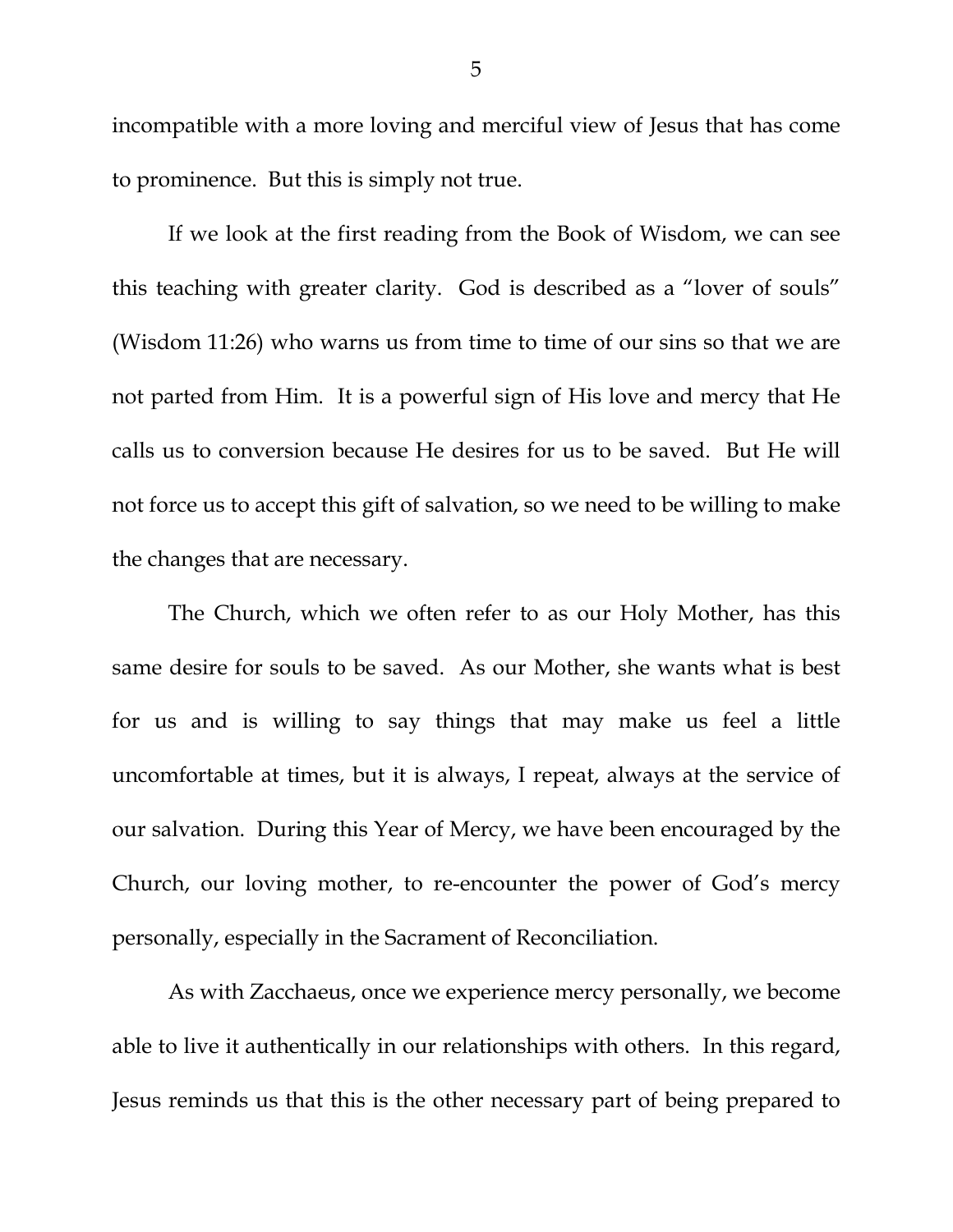meet the Lord when He comes, that we live the corporal and spiritual works of mercy, providing for the needs of those whom we encounter on our pilgrimage of faith as we await the Lord's return.[2](#page-6-1)

Later this evening, the Knights of Columbus will be honoring some members from throughout the diocese by inducting them into their Hall of Fame for the Diocese of Springfield in Illinois. These men stand out as examples of what it looks like to live this life of preparation for the coming of the Lord. Their love of Jesus Christ and His Church has moved them to share their time and energy to support the many good works of mercy undertaken by the Knights, works which are very much at the heart of the Gospel way of life. While their deeds have been noticed by others, they recognize that the glory belongs to God, and the true recognition for which they long is to be counted among the members of the Church's Hall of Fame in Heaven, the Communion of Saints.

As we continue our celebration of this Eucharist, let us ask the Lord for the graces that we need in order to remain close to the Lord, never drifting away from Him. By doing this, we will always be prepared for that unknown day and hour when He will return. May the love and mercy that He shares in this sacred gift urge us to share our gifts with others as

6